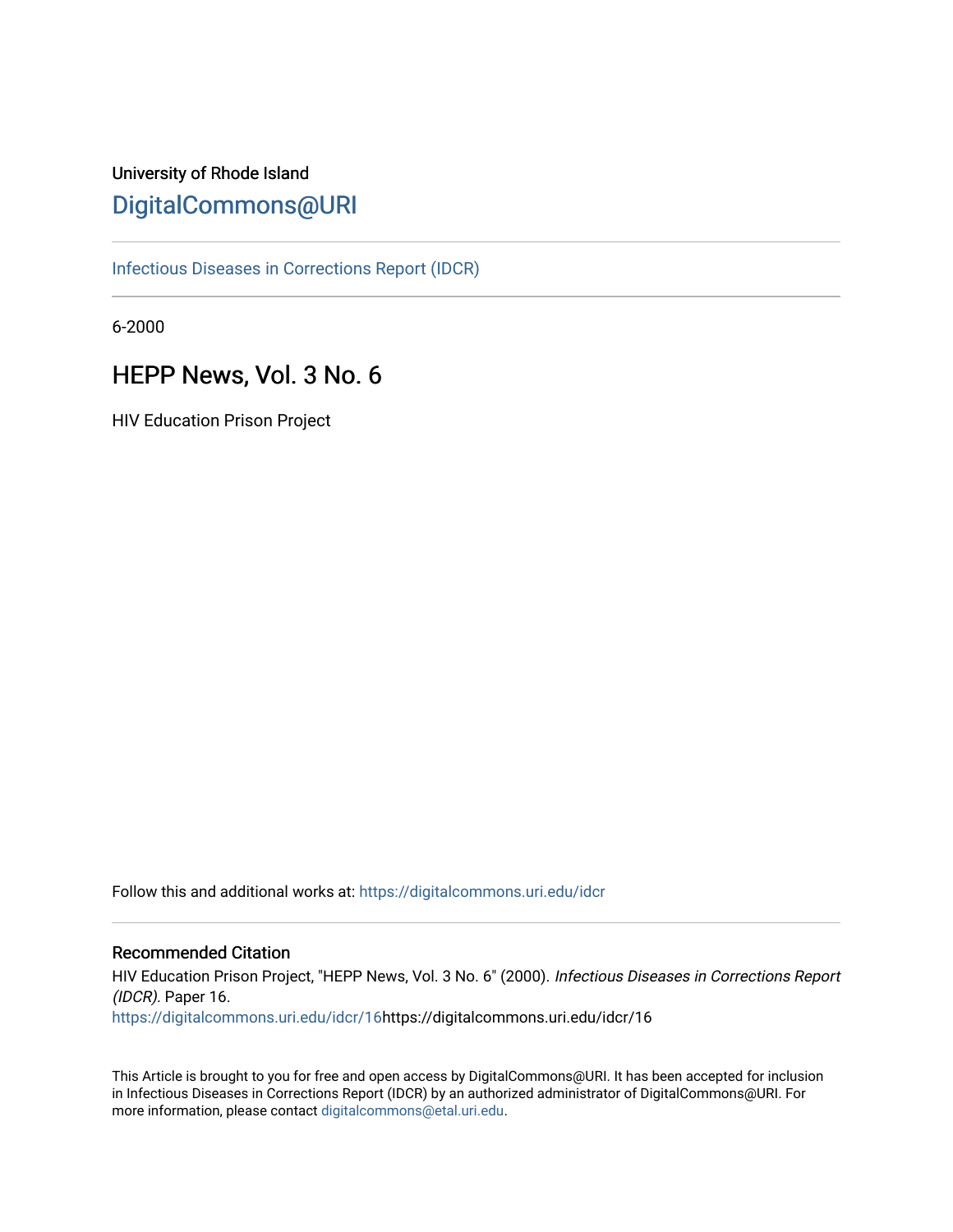

Sponsored by the Brown University School of Medicine Office of Continuing Medical Education and the Brown University AIDS Program.

## **ABOUT HEPP**

*HEPP News, a forum for correctional problem solving, targets correctional administrators and HIV/AIDS care providers including physicians, nurses, outreach workers, and case managers. Published monthly and distributed by fax, HEPP News provides up-to-the-moment information on HIV treatment, efficient approaches to administering HIV treatment in the correctional environment, national and international news related to HIV in prisons and jails, and changes in correctional care that impact HIV treatment. Continuing Medical Education credits are provided by the Brown University Office of Continuing Medical Education to physicians who accurately respond to the questions on the last page of the newsletter.* 

## **EDITORS**

**Anne S. De Groot, M.D.** *Director, TB/HIV Research Lab, Brown University School of Medicine*

#### **Frederick L. Altice, M.D.** *Director, HIV in Prisons Program, Yale University AIDS Program*

**Joseph Bick, M.D.** *Chief Medical Officer, HIV Treatment Services California Department of Corrections California Medical Facility, Vacaville*

**Faculty Disclosure**  In accordance with the Accreditation Council for Continuing Medical Education Standards for Commercial Support, the faculty for this activity have been asked to complete Conflict of Interest Disclosure forms. Disclosures are listed at the end of articles. All of the individual medications discussed in this newsletter are approved for treatment of HIV unless otherwise indicated. For the treatment of HIV infection, many physicians opt to use combination antiretroviral therapy which is not addressed by the FDA.

*HEPP News is grateful for the primary support of Agouron Pharmaceuticals and the additional support of Roche Pharmaceuticals, Merck & Co., Roxane Laboratories, Dupont, Abbott Laboratories, Glaxo Wellcome and Bristol-Myers Squibb through unrestricted educational grants.*

# THE CORRECTIONAL DOCTOR'S DILEMMA: **Hepatitis C Treatment**

**Anne S. De Groot, M.D.\****,* **Joseph Bick, M.D.\*\*** *Editors HEPP News*

The hepatitis C virus (HCV) is responsible for 60-70% of chronic hepatitis and 30% of cirrhosis, end stage liver disease, and liver cancer in the United States. Approximately 1.8% or close to 4.5 million Americans are infected with HCV, and HCV causes an estimated 8,000-10,000 deaths each year in this country. 75-85% of those infected with HCV develop chronic liver disease (1). Chronic infection varies in severity and clinical course. Many of those infected will have normal liver enzymes and no clinical symptoms. Approximately 50% of these individuals are unaware of their HCV infection (2). Of those who develop chronic liver disease, perhaps 20% will eventually progress to cirrhosis and several percent will develop liver carcinoma (1).





*Among individuals who have persistent HCV infection, 80% are asymptomatic, despite intermittent viremia and abnormal fluctuations of their liver function tests. These individuals have the capacity to infect others. HCV is responsible for approximately 40% of the 25,000 annual deaths in the U.S. from chronic liver disease (1). HCV is grouped into six genotypes and more than 90 subtypes; genotypes 1a and 1b are more common in the United States and less responsive to antiviral therapy.*

#### **HCV Epidemiology in Corrections**

During the 1980's an average of 230,000 new HCV infections occurred each year in the US (3). The number of new infections declined after the introduction of improved methods for the detection of HCV in the blood supply.

Currently, most HCV transmission is associated with injection drug use (IDU). 79% of current IDUs have HCV infection (3). Young IDUs acquire HCV infection at rates four times higher than they acquire HIV; after five years of injection drug use, 90% of users are HCV infected. Non-Hispanic blacks and African Americans have higher rates of HCV infection and chronic disease than whites; most cases of HCV infection are found among persons who are male, members of minority populations, and 30 to 49 years of age (3).

Given the linkages between HCV infection and drug use, gender, age, and minority populations, it is not surprising that almost one third (1.4 million) of the 4 million individuals in the United States who are believed to be infected with HCV pass through correctional facilities each year (2). The prevalence of HCV infection among U.S. prisoners is at least 10 fold higher than the estimated prevalence of 2% in

| WHAT'S INSIDE |  |
|---------------|--|
|               |  |
|               |  |
|               |  |
|               |  |
|               |  |

*Continued on page 2*

Brown University School of Medicine | Providence, RI 02912 | 401.863.2180 | fax: 401.863.1243 | www.hivcorrections.org *If you have any problems with this fax transmission please call 877.896.7636 or e-mail us at ccg@ccgnetwork.com*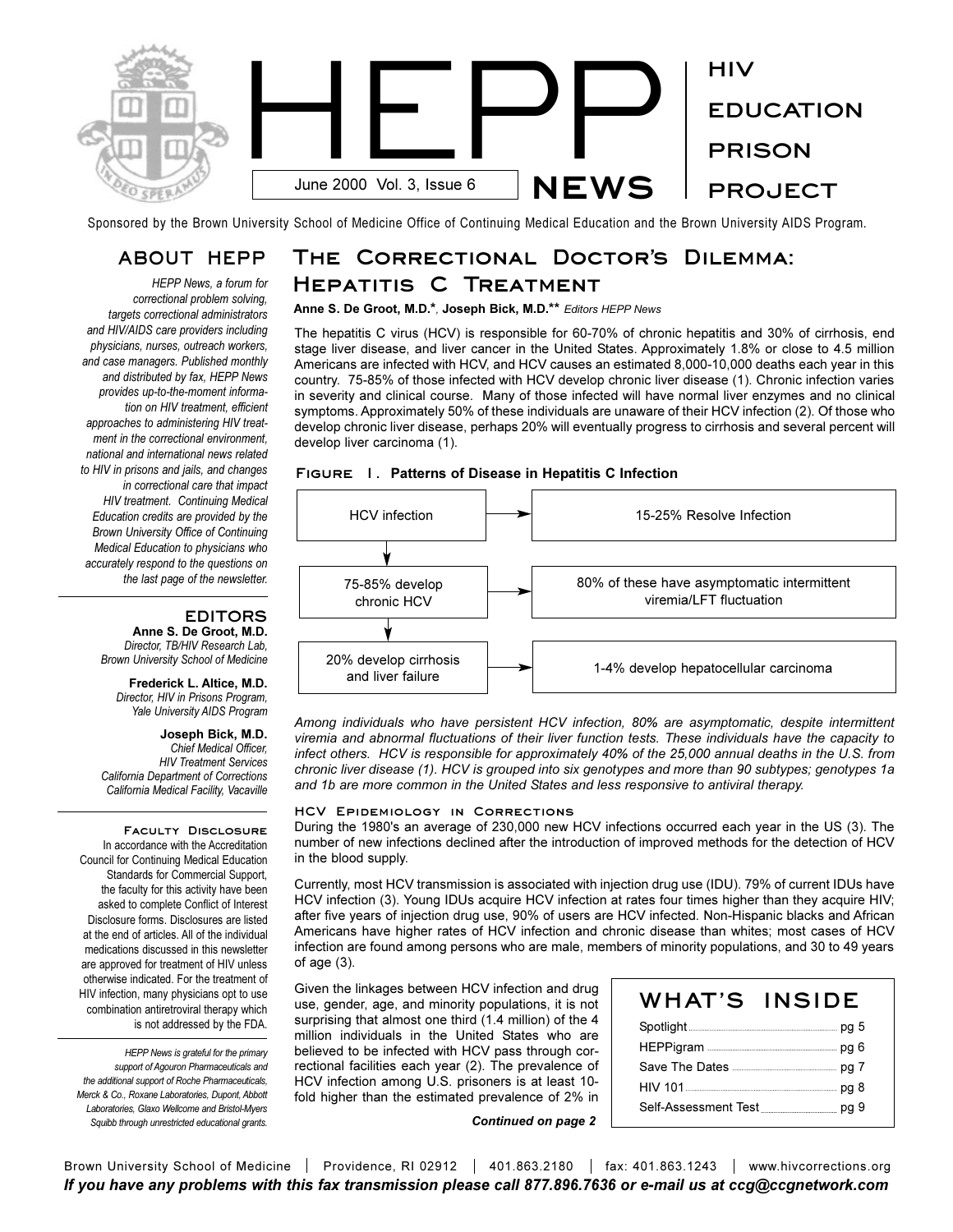#### **The Correctional** DOCTOR'S DILEMMA... *(continued from page 1)*

the general population (4, 2). Where surveys have been carefully performed, HCV infection rates among inmates have ranged between 30 and 40% (5). Estimates of HCV infection in state correctional facilities range from 28% (Texas) to 54% among women in California (see Figure 2). HIV-infected incarcerated women exhibit a slightly higher HCV co-infection rate than HIV-infected incarcerated men (see Figure 2).

#### **Who should get tested for HCV?**

The CDC specifically recommends testing persons in settings with potentially high proportions of injection drug users (see Table 1). For instance, the CDC lists correctional institutions, HIV counseling and testing sites, or drug and STD treatment programs as potential settings (3). It should be noted that sexual transmission and maternal-infant transmission is uncommon. Testing should be accompanied by appropriate counseling and medical follow-up. Even if treatment is not to be initiated, persons who test positive for HCV should be given information about risk and prevention of disease and risk of transmission to others. Co-infection with HIV has been said to reduce HCV antibody test accuracy, however a recent study by Thio et al. suggested that third-generation antibody based assays are sufficiently accurate for diagnosis (13).

#### **Treatment Options**

There are two basic approaches to the treatment of HCV: monotherapy with interferon alpha, or combination therapy with interferon alpha and ribavirin. Combination therapy is more expensive and has a higher incidence of side effects, but is significantly more effective. When interferon is used alone, approximately 30-35 % of patients will become HCV RNA negative after treatment, but only 15- 20% will have a sustained response once therapy is stopped (3). With combination therapy, the initial response rate increases to

80% **Figure 2. Percentage of HCV Infection Among Inmates: Available Data**



*This figure shows the prevalence of HCV in certain state correctional populations. Percentages are shown by gender were data were available. These prevalence studies are not necessarily comparable across states because different methods were used to compile the data. HCV prevalence in reporting states is the following; California: 40% of men and 54% of women (6); Connecticut: 32% of women (7); Colorado: 30% (8); Maryland: 38% (9); Massachusetts: 27.5% (Hamden County) (10); Texas: 28% of the men and 37% of women (4); Virginia: 30-40% (11); Washington: 30-40% (12).*

50-55% and the sustained response after treatment is completed is 35-45% (3). In general, combination therapy should be used unless there are contraindications to the use of ribavirin.(See HIV 101 on page 8.)

Interferon alpha 2-a and alpha 2-b are given subcutaneously three times a week in a dose of 3 million units. Consensus interferon is administered in a dose of 9 µm thrice weekly. A new formulation, pegylated interferon, will be dosed once a week and leads to sustained levels of interferon, which may increase efficacy. Ribavirin is administered orally in a dose of 1000 mg daily for those who weigh less than 75 kg and 1200 mg daily for those > 75 kg. Treatment with ribavirin may reduce fibrosis of the liver, which slows advancement of liver disease (14). (See HEPPigram on page 6 for an HCV treatment algorithm.)

#### **Treatment-associated side effects**

IFN side effects commonly include fatigue, myalgias, headache, nausea, vomiting, fever, irritability, and depression. Hematological abnormalities, such as anemia, are common. Severe adverse effects

#### **Table 1. HCV Testing is Recommended for the Following Persons**

Persons who should be tested routinely for hepatitis C virus (HCV) infection include:

- **Persons who have injected illegal drugs, including those who injected once or a few** times many years ago and do not consider themselves drug users.
- Persons who were ever on chronic hemodialysis.
- **Persons with persistently abnormal alanine aminotransferase levels.**
- Persons diagnosed with HIV infection.
- Sexual partners of persons diagnosed with HIV infection.
- Persons residing in correctional facilities.
- **Persons who received a transfusion of blood or blood components before July 1992.** and persons who received an organ transplant before July 1992.
- Healthcare, emergency medical, and public safety workers after needle sticks, sharps, or mucosal exposures to HCV-positive blood.

*Source Consulted: Recommendations for Prevention and Control of Hepatitis C Virus (HCV) Infection and HCV-Related Chronic Disease. MMWR October 16, 1998: 47(RR19);1-39*

include major depression, seizures, and generalized bacterial infections (3). Dosing IFN in the evening and pre-medicating with ibuprofen is often used to reduce myalgias. Decreasing the dosage of IFN may be helpful; severe side effects result in the discontinuation of treatment in 5 to 10% of patients. Paradoxical worsening of hepatitis may also occur, and is thought to be due to an autoimmune response. Treatment should be discontinued in patients who have rising serum ALT levels to greater than twice the baseline.

Ribavirin can produce hemolytic anemia, which can be life threatening in patients who have heart disease and cerebral vascular disease. Close monitoring of the patient and blood counts are imperative. Ribavirin can also cause fatigue, pruritus, rash, and nasal stuffiness. Furthermore, ribavirin is teratogenic, and therefore contraindicated in women patients who are considering becoming pregnant and their male partners. Sexually active women and men should use birth control during treatment and for at least six months after completion of a ribavirin regime. A male prisoner leaving prison fewer than six months after cessation of treatment needs to be warned to avoid having unprotected sex, leading to pregnancy with a female partner, until risk of teratogenicity has passed.

The incidence and severity of side effects can be very high. Since it can be difficult for incarcerated patients to quickly access their clinician, it is important to:

 $\blacksquare$  spend time preparing the patient for the potential side effects;

onsider following these patients in a dedicated liver clinic; and

consider the use of a nurse or other staff person to regularly check in with patients who are receiving HCV treatment so that side effects can be rapidly addressed.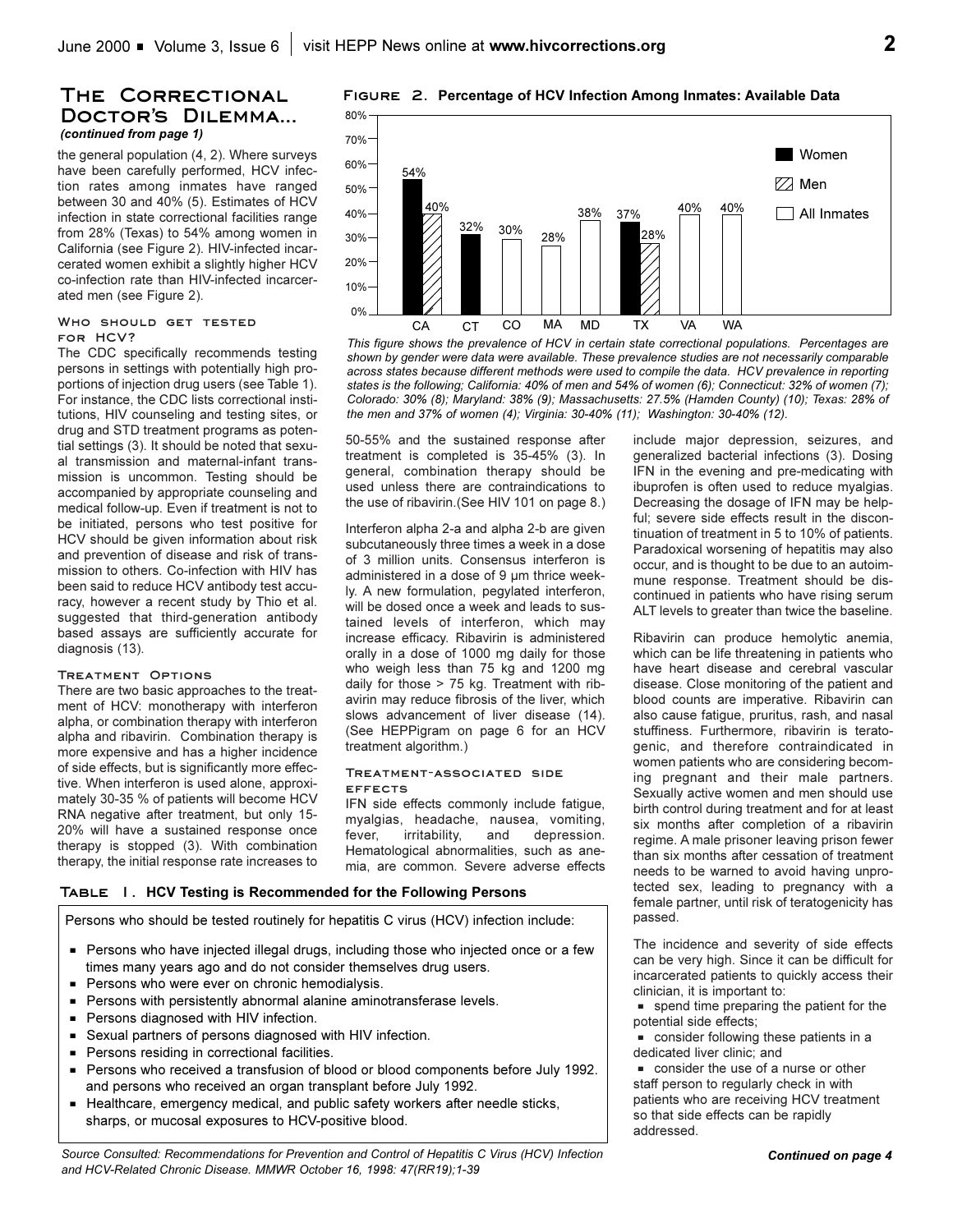## **Letter from the Editor**

*Dear Colleagues,*

*To treat, or not to treat? That is the question currently faced by correctional clinicians who provide care to incarcerated hepatitis C (HCV) infected patients.* 

*This month's main article is an update on last year's issue by Dr. Anne Spaulding on HCV/HIV co-infection. (July/August 1999) The good news is that response rates to dual therapy for hepatitis C are greater than anticipated, particularly among patients who were formerly considered to have "untreatable" (stage 4) HCV. Furthermore, patients who respond to therapy after the first six months of treatment tend to continue to do well, whether concurrently HIV infected or not.* 

*However, potentially severe treatment side effects such as depression and bone marrow suppression (both of which can be particularly dangerous in the correctional setting) have dampened some clinicians' enthusiasm for treatment. Furthermore, incarcerated patients who are considered likely to continue to drink alcohol, use drugs, and who may be re-exposed to recurrent HCV infection after release from prison are usually considered poor candidates for treatment, particularly where treatment resources are limited.*

*Therefore, when considering HCV treatment the correctional physician must ponder (1) correctional health system policy; (2) clinical guidelines for selecting patients for treatment; (3) risks versus benefits of treatment and (4) the individual patient's profile. As a result, most correctional clinicians currently treating HCV-infected individuals consider the initiation of HCV treatment on a case-by-case basis.* 

*After reviewing this issue, readers should be able to provide a synopsis of current views on the pathogenesis of HCV infection, and identify current guidelines for initiating therapy and managing HCV treatment in incarcerated patients with or without concurrent HIV infection. Additional information on existing treatment regimens for hepatitis C is provided in HIV 101, and a flow diagram describing one approach to initiating treatment is provided in our Heppigram.*

*Next month newsletter editorial assistant, Betsy Stubblefield will carry the July issue of HEPP News with her to the International Conference on AIDS in Durban, South Africa. She'll give you a front line report after her return in the August issue.*

*Send us your comments and requests for information. If you wish, we'll print your requests for information in the HEPP News July 2000 International issue. Be sure to provide an email address or mailing address, and get set to receive feedback from all over the world!*

*Sincerely,*

Ame 1. DeGroot

myl Bick *Anne S. De Groot, M.D. Joseph Bick, M.D.*

The editorial board and contributors to HEPP News include national and regional correctional professionals, selected on the basis of their experience with HIV care in the correctional setting and their familiarity with current HIV treatment. We encourage submissions, feed-back, and correspondence from our readership.

**Senior Advisors**

Theodore M. Hammett, Ph.D. *Abt Associates*

Ned E. Heltzer, R.Ph., M.S. *Prison Health Services, Inc.* Ralf Jürgens

*Canadian AIDS Law Legal Network* David P. Paar, M.D.

*University of Texas Medical Branch* Joseph Paris, Ph.D., M.D.

*CCHP Georgia Dept. of Corrections*  Khurram Rana, Pharm. D.

*University of RI College of Pharmacy* David Thomas, J.D., M.D.

*Florida Dept. of Corrections*

Lester Wright, M.D. *New York State Dept. of Corrections*

**Managers**

Dennis Thomas *HIV Education Prison Project* Michelle Gaseau

*The Corrections Connection* **Layout**

Kimberly Backlund-Lewis *The Corrections Connection*

**Promotion and Distribution**

Amanda Butler *Cimon Consulting Group*

**Editorial Associate** 

Elizabeth Stubblefield *HIV Education Prison Project*

**Associate Editors** Betty Rider, M.A., M.S.

*North Carolina Division of Prisons*

Anne C. Spaulding, M.D. *Brown University School of Medicine*

Stephen Tabet, M.D., M.P.H. *Univ. of Washington Division of Infectious Disease Seattle HIVNET*

> David A. Wohl, M.D. *University of North Carolina*

## **Subscribe to HEPP News and/or HIV Inside**

Fax to **800.671.1754** for any of the following: *(please print clearly or type)*

\_\_\_\_ Yes, I would like to add/update/correct (circle one) my contact information for my complimentary subscription of HEPPNews fax newsletter.

Yes, I would like to sign up the following colleague to receive a complimentary subscription of HEPPNews fax newsletter.

Yes, I would like to order the following back issues (please include volume/issue/date).

\_\_\_\_ Yes, I would like my HEPP News to be delivered in the future as an attached PDF file in an e-mail (rather than have a fax).

\_\_\_\_ Yes, I would like to add my contact information for my complimentary subscription of HIV Inside.

|            |  |                                                                                                                                                                    | (Optional) # of HIV Infected Inmates: ______                                                                                                                                                                                   |
|------------|--|--------------------------------------------------------------------------------------------------------------------------------------------------------------------|--------------------------------------------------------------------------------------------------------------------------------------------------------------------------------------------------------------------------------|
| CHECK ONE: |  | O Physician O Physician Assistant O Nurse Practitioner<br>O Pharmacist O Medical Director/Administrator O HIV Case Worker/Counselor<br>○ HIV Case Worker/Counselor | O Nurse/Nurse Administrator<br>◯ Other                                                                                                                                                                                         |
|            |  |                                                                                                                                                                    |                                                                                                                                                                                                                                |
|            |  |                                                                                                                                                                    |                                                                                                                                                                                                                                |
|            |  |                                                                                                                                                                    | E-MAIL: The contract of the contract of the contract of the contract of the contract of the contract of the contract of the contract of the contract of the contract of the contract of the contract of the contract of the co |
|            |  |                                                                                                                                                                    | DATE: the contract of the contract of the contract of the contract of the contract of the contract of the contract of the contract of the contract of the contract of the contract of the contract of the contract of the cont |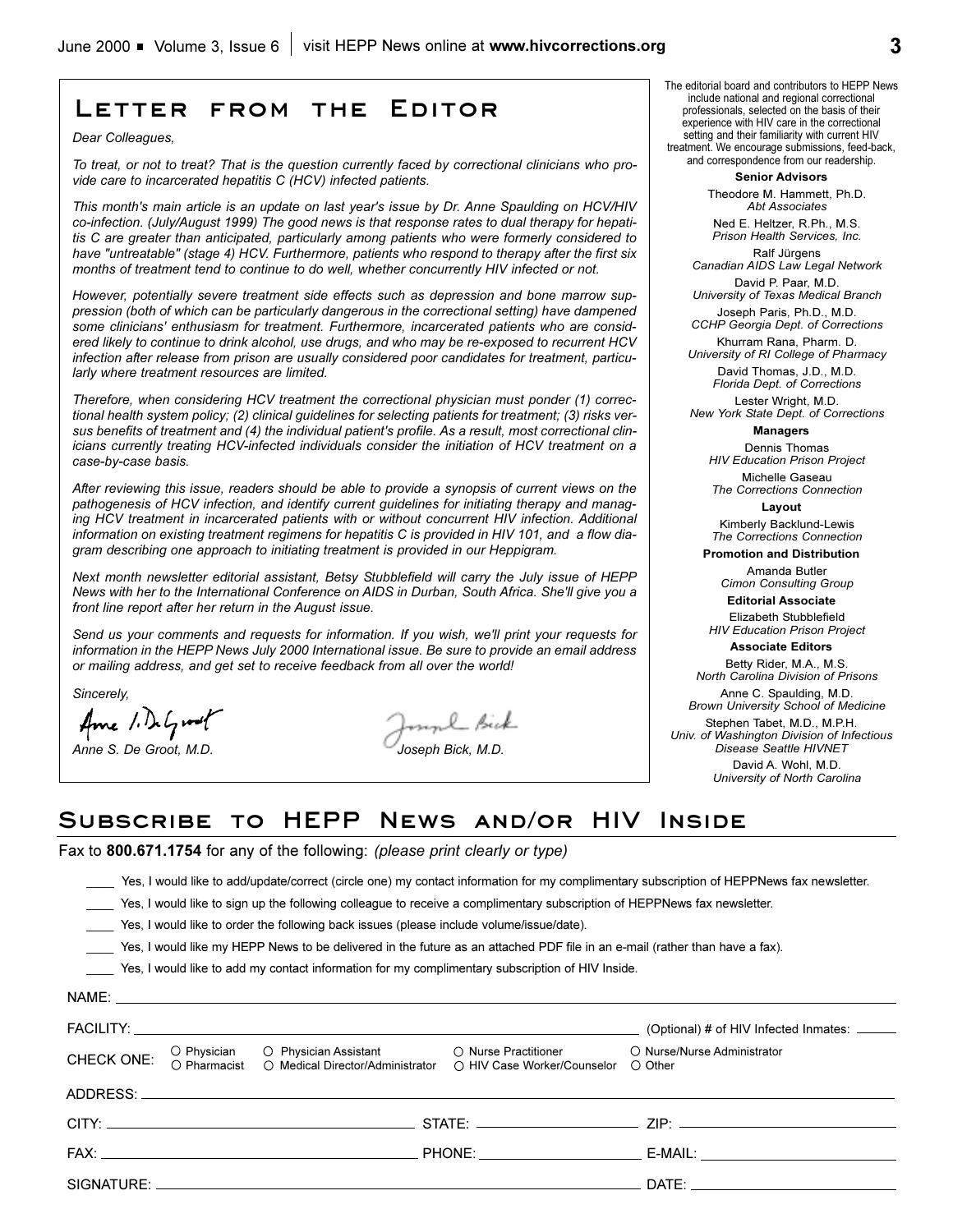## **The Correctional** DOCTOR'S DILEMMA...

*(continued from page 2)*

Without a good support system, a high percentage of patients will fail to complete therapy. Because of the high cost of treatment, time spent preparing patients and supporting them while on treatment is likely to be cost effective.\*

Other interventions that are thought to be helpful for the management of HCV include hepatitis A (HAV) vaccination (8). Superinfection with HAV may be associated with fulminant liver failure in HCV patients. For similar reasons, HBV vaccination is also recommended if the patient is not previously immune. (see HEPPigram, page 6).

#### **HIV and HCV Co-infection**

Analyses of the effect of HCV and HIV coinfection on progression of either disease are often confounded by concurrent risk factors for progression. However, available data seems to indicate that HIV infection may worsen HCV liver disease. Persons who are co-infected (HIV and HCV) appear to have a 12 to 300 fold higher risk of developing hepatocellular carcinoma than non-carriers (15). Furthermore, antiretroviral agents can contribute to liver inflammation, and this may be more frequent in those who have underlying chronic hepatitis due to HCV or HBV (1).

The impact of HCV infection on HIV infection is less clear. In some studies, HCV infection does not appear to have an effect on the progression of HIV (16). Other studies have reported an association between more rapid progression to AIDS or death in HIV-infected patients; particularly among those who were co-infected with HCV genotypes 1a and 1b (17, 18).

HCV treatment in those who also have HIV infection can be as successful as in non-HIV infected individuals (19). In contrast, treatment of HIV infection may be more difficult to manage in patients who have HCV co-infection, as hepatotoxicity to anti-HIV therapy appears to be more common among these individuals. Therefore, patients who are coinfected with HCV and HIV might benefit from sequential treatment of their infections (20). In many cases, it is better to control HIV infection and restore the immune system first. Following successful HCV treatment, coinfected patients are not more likely to relapse

#### **Table 2. Factors Associated with Sustained Response to aIFN Therapy**

- $=$  early normalization of ALT levels
- $\blacksquare$  low serum HCV-RNA levels
- $HCV$  genotype other than genotype 1
- $m$  mild chronic hepatitis on liver
- $\blacksquare$  biopsy age < 45 years

#### **Table 3. Suggested Inclusion Criteria for Hepatitis Treatment in Prisons^**

- **Persistently elevated ALT levels**
- **Detectable HCV RNA**

A liver biopsy indicating either portal or bridging fibrosis or at least moderate degrees of inflammation and necrosis (For more discussion of the necessity of the liver biopsy, see Wong J. Cost effectiveness of ribavirin/interferon alpha-2b after interferon relapse in chronic hepatitis C. Am J Med. 2000 Apr 1; 10895): 366-73.)

- No infractions for illicit alcohol or drug use
- Commitment to discontinue alcohol or drug use
- Control of major medical illnesses, including HIV infection (CD4+ count usually >400)
- Good control of any psychiatric illness, especially depression
- Age  $>18$  and  $< 60$
- $\blacksquare$  Pregnancy test negative

Depending on genotype, length of stay in prison > 6-12 months from initiation of treatment (if after care cannot be ensured, some systems may require a longer stay)

- $\blacksquare$  No signs of decompensated liver disease
- Transaminases greater than upper limits of normal
- Platelet count >75,000/mL
- G Hematocrit >30%, albumin >3.5mg/dL, creatinine <1.5 mg/dL, INR\* <1.2
- Thyroid function tests normal, no elevated autoantibody titers (ANA, AMA)\*
- Absence of advanced cirrhosis on liver biopsy
- $\blacksquare$  Before treatment with ribavirin:

-No evidence of coronary heart disease

- -Birth control, if conception possible (men and women)
- -Women should have monthly pregnancy tests if conception is possible

#### **Patients for Whom Treatment is Not Recommended:**

Including those who do not meet the criteria described above as well as:

- Patients who have infractions for alcohol or injection drug use (Treatment should be delayed until these behaviors have been discontinued for >6 months.)
- **Patients with major depressive illness, cytopenias, hyperthyroidism, renal** transplantation, evidence of autoimmune disease, or who are pregnant.

*^Some correctional facilities, such as the Adult Correctional Institute of Rhode Island, have developed their own criteria.* 

*\*INR= international normalized ratio; ANA= antinuclear antibody; AMA=antimicrosomal antibody*

*Source consulted: MMWR 1998, October 16. 47 (RR19).*

after HCV treatment than patients who do not have concurrent HIV infection (19, 21).

Currently, treatment of hepatitis C, where exclusionary criteria are not present, is recommended for patients when CD4 and viral load values reflect good response to antiretroviral treatment. Although some controversy remains in regard to the definition of a good response to HAART, a stable CD4 T cell count greater than 400 with an undetectable viral load is generally accepted.

#### **Cost benefit analyses**

With the high prevalence of HCV infection among incarcerated individuals, there is a concern that treatment of HCV could overwhelm some system's healthcare budgets. Some cost benefit analyses, however, have provided data in favor of treatment of those with HCV. A recent decision analysis performed by Wong demonstrated that six months of therapy with interferon alpha resulted in a net savings in the range of \$400 to \$3,500 over the lifetime of each patient (22).

Dr. Wong's analysis ranked interferon treatment in the same range of cost effectiveness as stool guiac testing, pneumococcal vaccination, coronary bypass surgery, and mammography.

The analysis did not include cost data for combination therapy with interferon and ribavirin, a more effective intervention for HCV, which might yield even more favorable savings estimates. More recently, Wong suggested using the three month outcome of treatment as a test for response This approach may be less expensive and easier to implement in correctional settings, and he found (in a non-correctional model), to do so would reduce the cost of managing patients with chronic HCV, without any detrimental impact on patient outcomes (23).

#### **Conclusion**

As with many other chronic medical conditions, much of the morbidity and mortality attributable to HCV does not manifest itself

*\*The 1997 consensus statement, which includes extensive discussions of the natural history of HCV, diagnosis, and treatment, can be found at the following internet website: http://odp.od.nih.gov/consensus/cons/105/105\_intro.html.*

*Continued on page 5*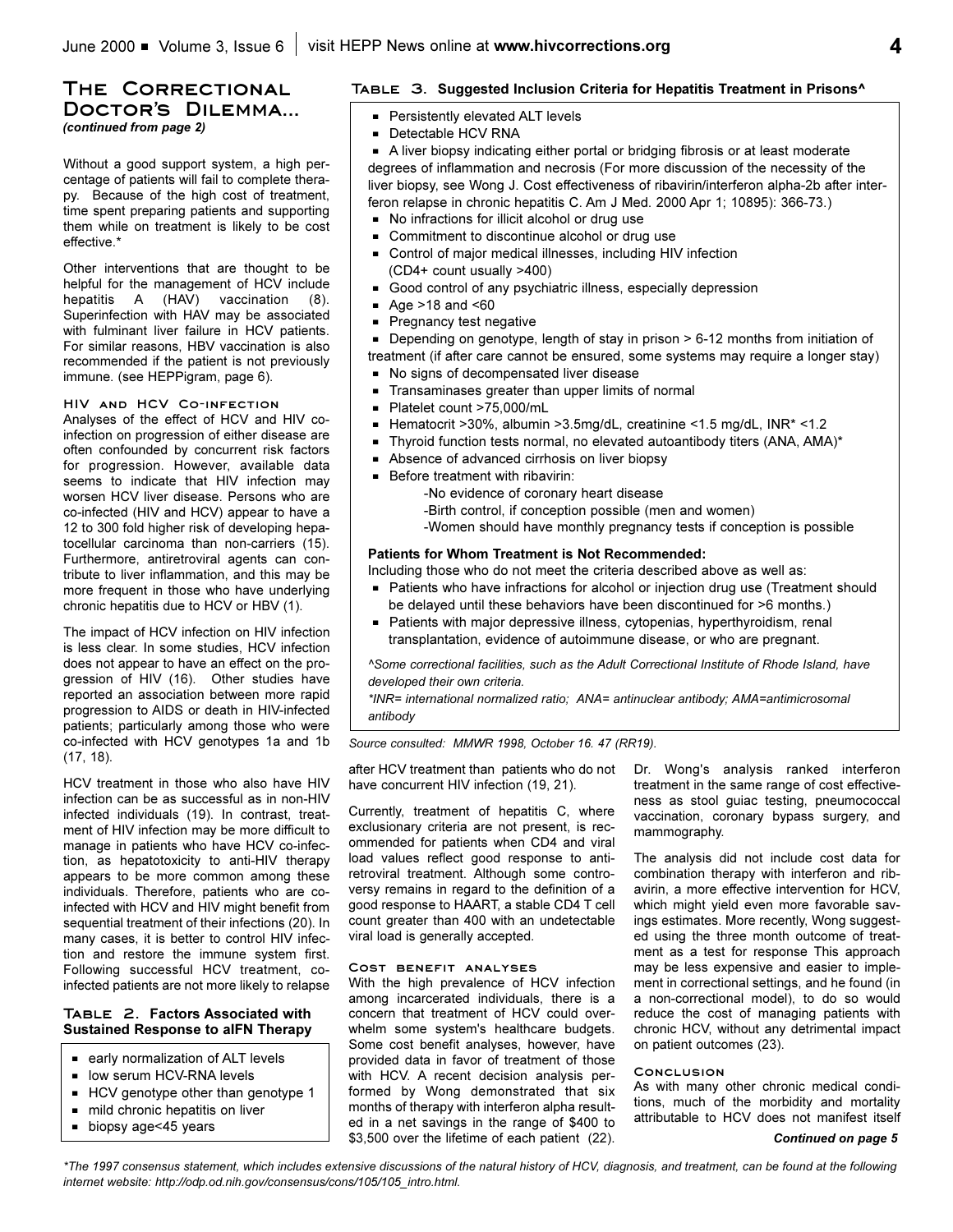### **Correctional Doctors Dilemma...**  *(continued from page 4)*

until well after many infected inmates have paroled. Correctional systems are faced with the dilemma of how to prioritize treatment for HCV compared to treatments for other expensive medical conditions for which there are more effective treatments and oftentimes more imminent sequelae. These concerns and the limited efficacy of currently available treatments for HCV have influenced some correctional systems to adopt highly restrictive inclusion and exclusion criteria for HCV treatment (8, 10). While criteria based on medical outcomes are clearly required, correctional physicians need to weigh other exclusion criteria more carefully, keeping in mind that a year 2000 dollar spent on treatment may reduce the eventual cost (to society) of caring for patients who may require liver transplants in 20 to 30 years (10).

Treatment of HCV infection in HIV infected patients also bears careful consideration. It is currently standard HIV care practice to screen all HIV infected patients for viral hepatitis antibodies. Screening does not need to take place during incarceration if prior records are obtained or if the stay is brief.

In summary, the high prevalence of HCV infection and the availability of expensive treatments with limited efficacy force difficult decision making in correctional health facilities. In community settings, most clinicians now treat HCV infected patients who meet treatment criteria with combination IFN/ribavirin therapy. Guidelines for the selection of patients who are candidates for therapy in correctional settings have been developed but not widely adapted. Correctional facilities are urged to adopt guidelines for prioritizing whom will receive HCV therapy. Cost-sharing between correctional facilities and public health is a subject that needs to be explored, particularly if 30% of all people with HCV in the community cycle through correctional facilities. Treatment of these individuals to reduce HCV morbidity and mortality will have broad implications for general public health.

*Continued on page 6*

## **Spotlight**

#### **Rob Lyerla**

*HEPP News interviewed Rob Lyerla, PhD, about the hepatitis C epidemic in our communities and correctional facilities. Dr. Lyerla is an epidemiologist in the Hepatitis Branch of the National Center for Infectious Disease, Centers for Disease Control.* 

**HEPP News:** *Reports have found that 33% of all hepatitis C infected people pass through correctional institutions each year. As you know, one of the biggest dilemmas for correctional healthcare providers is whether or not to treat HCV infected inmates or to let them wait and seek treatment once they have returned to the community. What would be the burden to correctional institutions if they decided to treat eligible HCV patients?*

**Rob Lyerla:** There are a number of considerations to account for in answering that question. Number one- it's presumptive to think that everyone who is antibody positive is eligible for treatment. We have to give responsibility to the primary care provider to decide if a person is eligible. To date, questions of eligibility have not been answered on a national scale.

The first question is, since HCV screening is voluntary, how many inmates want to be screened? Some studies say that as many as 40% will reject STD screening. If such testing is not mandatory, we may expect to see the same results with HCV testing. Next, of those who agree to be screened, how many are actually positive? Of those who test positive, how many are infected? Then, of those infected, how many are eligible for treatment?

Treatment eligibility is not only a clinical decision. History of injection drug use is an important consideration. Although not necessarily a contraindication, clinicians may advise against treatment if the patient has not been through a treatment program.

Another condition to consider is history of mental illness. Federal Bureau of Prisons Medical Director Newton Kendig says that 85% of his inmates have a history of mental illness. In any given state you're likely to find that a prison has more mental health beds than the state mental health institutes.

Finally, it is important to ask if the inmate wants to be treated. Side effects can be pretty severe. Will the patient be able to comply with the treatment regimen? [For more inclusion criteria, also see main article].

After you have been through these eligibility criteria, you get down to a small number of people who are eligible for treatment. This fact indicates to prison systems that HCV treatment may not be as big a financial burden as they think.

The important message to get across is that HCV patients should know how to protect themselves from damaging their liver and progressing to cirrhosis. They should also know how to avoid spreading it to their partners and peers.

**HN:** *Do you think public health departments recognize hepatitis C in prisons as a threat to the public health?*

**RL:** That depends on the state and the relationships that DOCs (departments of correction) have with departments of public health (DPH). My own perception is that there should be a stronger relationship between the two because clearly there is not a big jump between public health and public safety. The department of corrections is for safety, and the department of public health is for health and safety. Partnerships between the two departments may greatly reduce the burden of disease on the public health. For instance, some of our research indicate that among those with acute hepatitis B infection (HBV), 30% have a history of incarceration. Since 1981, we've recommended that inmates have HBV vaccination, and some correctional systems have found ways to get funding from the state for vaccine programs. In some states, the DPH is working closely with juvenile detention centers to vaccinate young offenders. Clearly, vaccinations in prisons would reduce morbidity outside the prison. So I think it would be beneficial to everyone involved to have corrections and public health work closely to reduce the burden of disease in both the community and correctional setting.

**HN:** *What do you think correctional care providers and inmates need to know about hepatitis in order to reduce the burden of disease behind bars?*

**RL:** I think there is a lot of misinformation out there. There is an onus of responsibility on the DOCs to be up to date on treatment and management of HCV infection. It is not only inmates but staff people who are ill-informed. HAV, HBV, and HCV are all diseases with which we must contend. We have to move people beyond thinking that they're at risk for only one disease. This population is at risk for a lot of illnesses; syphilis, TB, HCV, HIV. Prisons and jails are a focal point of people with histories of high risk behavior and infections. It falls on prison doctors and administrators to stay informed. Doing so might possibly reduce the prevalence and spread of these infectious diseases in the general public.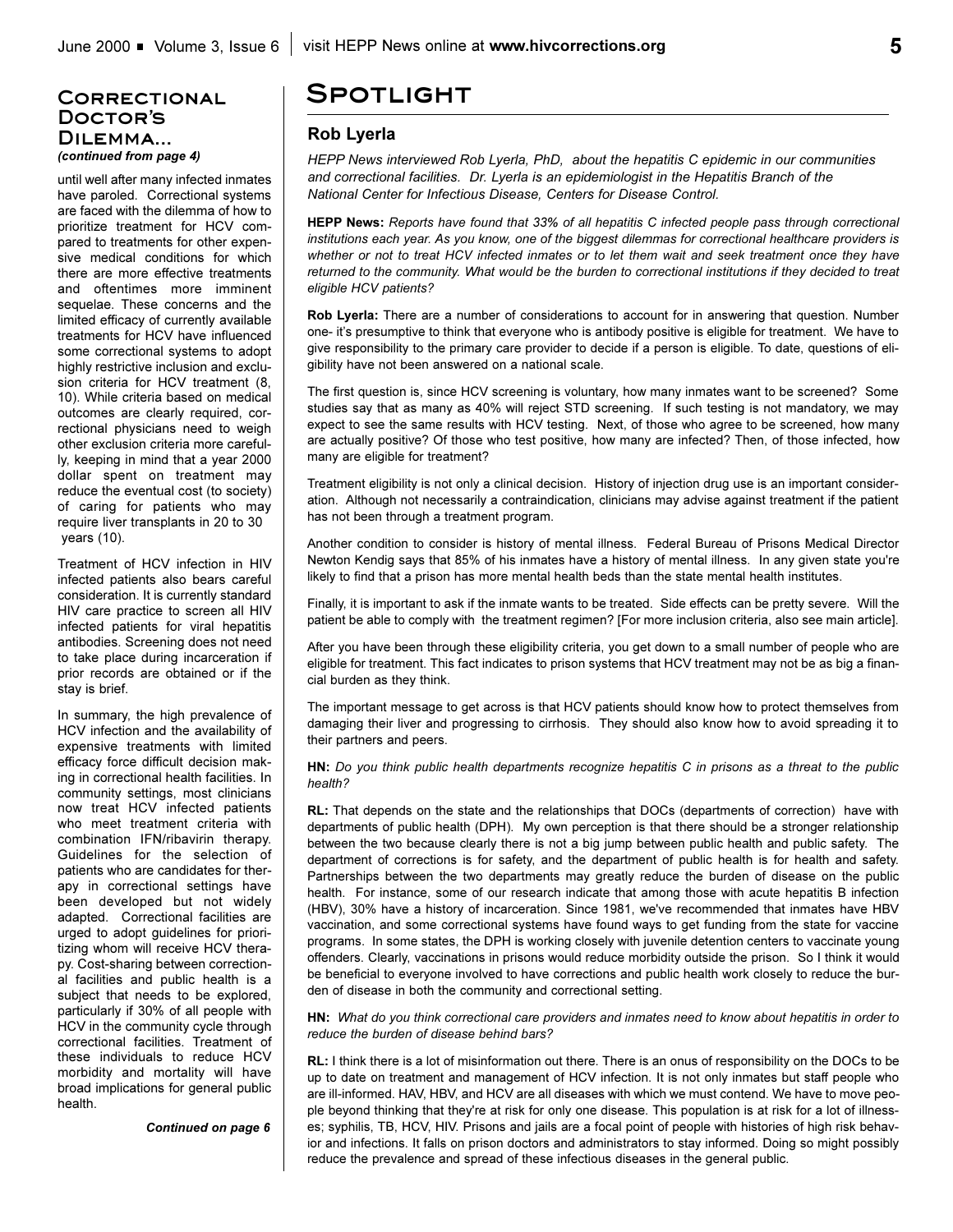## **Correctional** DOCTOR'S DILEMMA... *(continued from page 5)*

\* *Consultant: Agouron Pharmaceuticals, Bristol-Myers Squibb* Speaker's Bureau: Agouron Pharmaceuticals, *Bristol-Myers Squibb, Glaxo Wellcome \*\*Consultant: Agouron Pharmaceuticals, Bristol-Myers Squibb* Speaker's Bureau: Agouron Pharmaceuticals, *Bristol-Myers Squibb*

#### **References**

*(1) Consensus Development Conference Panel Statement: Management of Hepatitis C. Hepatology 1997; 26(Suppl 1): 2s-10s. (2) Hammett TM, Harmon P, Rhodes W. Oral Abstract #571. Presented at the National HIV Precention Conference, Atlanta, GA. August 31, 1999.* 

*(3) MMWR. October 16, 1998; 47(RR19): 1-39. (4) Hepatitis C control in prison remains an elusive goal. Hepatitis Control Report, Winter 1999-2000; 4(4), 1.*

*(5) Reindollar RW. Am J Med, 1999 Dec 27; 107(6B): 100S-103S.*

*(6) Ruiz JD, Molitor F, Sun RK et al. West J Med. 1999 Mar; 170(3): 156-60.*

*(7) Fennie KP, Selwyn PA, Altice FL. Abstract TU.C.2655 presented at the XI International Conference on AIDS, Vancouver, July 9, 1996. (8) Spaulding A, Green C, Davidson K et al. Prev Med 1999 January: 28(1); 92-100. (9) Vlahov D, Nelson KE, Quinn TC, Kendig N. European J Epidemiology 1993 September; 9: 566-9.*

*(10) Spaulding AC, Lally M, Rich JD, Dieterich D. AIDS Reader 1999, May 5; 9(7):481-491. (11) Richmond-Time Dispatch Online 5/3/99. (12) Schueler L. Presentation at Symposium on Current Strategies for the Treatment and Prevention of HIV in Corrections, Sponsored by Brown University AIDS Program and Yale*

*University HIV in Prisons Program, New York City, October 24, 1998.*

*(13) Thio CL, Nolk KR, Astemborski, J, Vlahov, D, Nelson KE, Thomas DL. J Clin Microbiol 2000 Feb; 38(2):57-7.*

*(14) Shiffman ML, Hofmann CM, Contos MJ et al. 1999 Nov; 117(5): 1164-72.*

*(15) Vento S, Garofano T, Renzini C, Cainelli F, Casali F, Ghironzi G, Ferraro T, Concia E. NEJM 1998;338(5):286-90.*

*(16) Sulkowski MS, Thomas DL, Chaisson RE, Moore RD. JAMA. 2000, Jan 5; 283(1): 74-80. (17) Staples CT, Rimland D, Dudas D. CID 1999; 29: 150-4.*

*(18) Sabin, CA, Telfer P, Phillips AN, Bhagani S., Lee CA. J Infec Dis 1997, 175: 164-168. (19) Soriano V, Rodriguez-Rosaldo R, Garcia-Samaniego J. AIDS 1999, 13 (5):539-546. (20) Soriano V, Garcia-Samaniego J, Bravo R, et al. Clin Infect Dis 1996, 23:585-591. (21) 33 and Soriano V, Bravo R, Garcia-*

*Samaniego J, et al. AIDS 1997, 11:400-401. (22) Wong JB. Amer J Med, 1999, Dec 27; 107 (6B).*

*(23) Wong JB, Bennett GB, Koff RS, Pauker SG. JAMA. 1998, December 23/30; 280(24): 2088-2093.*

# **HEPPigram**

## **Management of HCV Treatment**

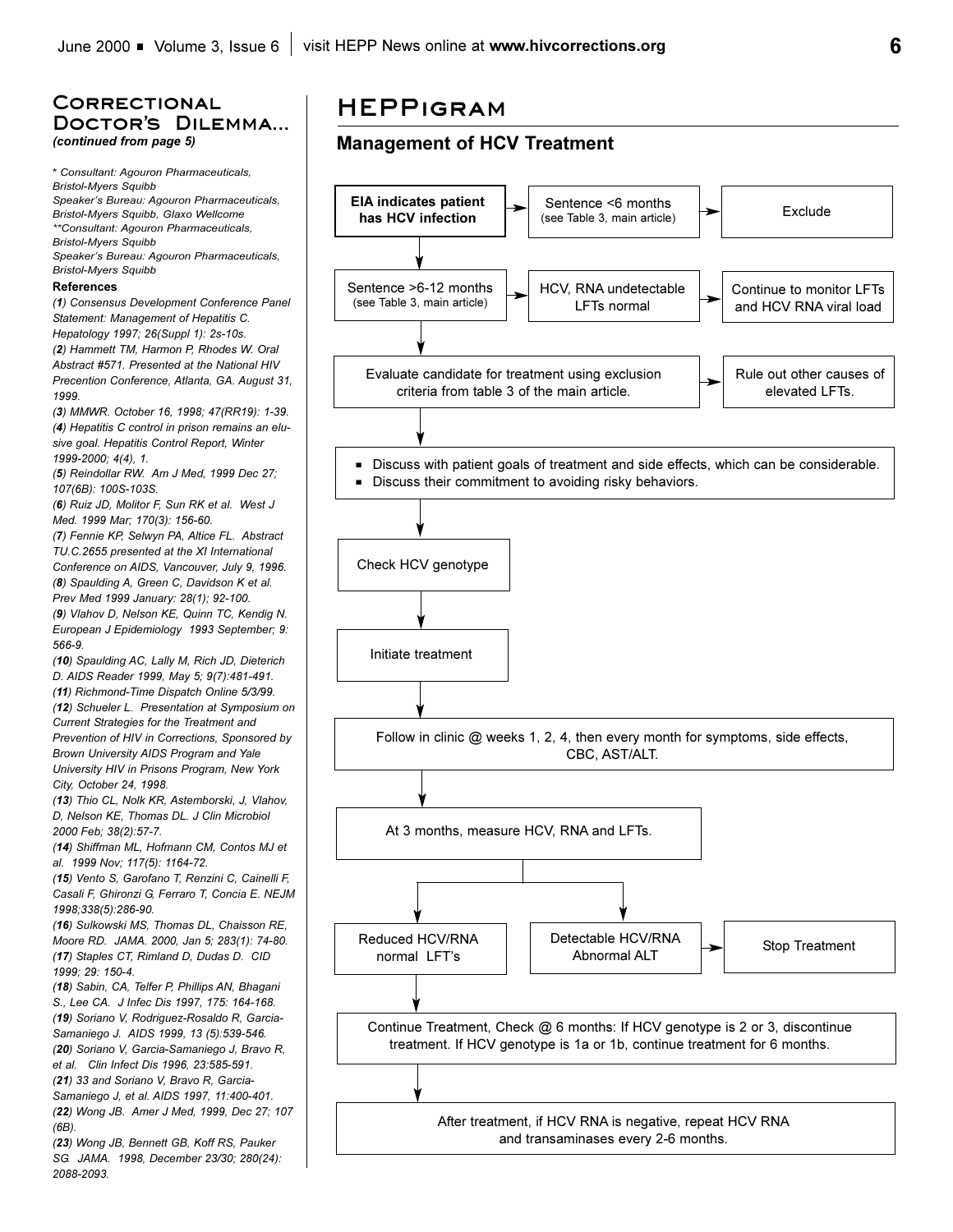## **Save the**  DATES

**5th New England Correctional Health Care Conference: Integrating Correctional and Public Health** *June 28, 2000* Sturbridge, MA Sturbridge Host Hotel & Conference Center CME credit available. Call: 781.890.3434 Fax: 781.890.2766 Email: chcc@icg-ps.com.

#### **2000 American Correctional**

**Association (ACA) Summer Congress** *August 14-16, 2000* San Antonio, TX Call: 800.222.5646, ext. 1922 Fax: 1-301-918-1900 Visit: www.corrections.com/aca

> **24th National Conference on Correctional Health Care**  September 9-13, 2000 St. Louis, MO Cervantes Convention Center CME credit available. Call: 773.880.1460 Fax: (773) 880-2424 Email: ncchc@ncchc.org Visit: www.ncchc.org

#### **HIV/AIDS Behind Bars**

Call for Abstracts. HEPP News is sponsoring a pre-conference colloquium at the NCCHC conference listed above that will discuss the outcomes of HIV education and prevention interventions in correctional settings. Accepting 500-word abstracts until August 7. Please fax or e-mail questions to Matt Stark: fax: 401-863-1243; matthew\_stark@brown.edu.

#### **United States Conference on AIDS (USCA)**

Sponsored by the National Minority AIDS Council (NMAC) *October 1-4, 2000* Hyatt Regency Atlanta, GA Early Bird Registration Ends June 30th Scholarship Applications Due June 30th Contact: Oscar Medrano at omedrano@nmac.org 202.483.6622 ext. 343 http://www.nmac.org/usca2000/ default.htm

*HEPP News and NMAC will be hosting a morning seminar at USCA addressing how to enact improvement plans for HIV care in corrections.*

**Management of HIV/ AIDS in the Correctional Setting: A Live Satellite Videoconference Series, Antiretroviral Update 2000** *October 3, 2000 12:30- 3:30 E.S.T.* 2.5 CME credits available Call: (518) 262-6864 Email: santosm@mail.amc.edu

## **News Flashes**

### **HCV Management in Corrections: Medical Director of FBOP Weighs In**

In the May issue of *Preventive Medicine in Managed Care*, Medical Director of the Federal Bureau of Prisons, Newton Kendig, published his recommendations for HCV management in correctional settings. The article details risk factors for HCV infection, counseling and screening strategies, indications for drug therapy, evaluating inmates for treatment, monitoring inmates during treatment, and release planning. (Kendig N. Hepatitis C Management in Correctional Facilities. Prev Med in Managed Care. 2000, May. 1(1): S33-S41.)

## **Recent Study Supports Combination Interferon Alpha and Ribavirin**

In the May issue of *AIDS*, researchers released promising results from a study involving 20 coinfected people treated with combination interferon alpha (IFN) and ribavirin. All subjects received 500 or 600 mg of ribavirin twice daily in combination with intravenous interferon alpha 2b at a dose of 3 million units three times per week. After six months of therapy, 10 subjects had undetectable HCV levels in their blood and the group's average liver enzyme levels had dropped significantly. Researchers conclude that combination therapy with IFN and ribavirin provides effective and safe therapy to some patients living with both HIV and hepatitis C. Further research is indicated to determine the sustainability of interferon-ribavirin combination therapy over the long-term. (AIDS 2000 14(7)839-844.)

## **Testing May Predict Hepatitis C Virus Outcome**

Hepatitis C infection can lead to liver failure or liver cancer, and a small study now suggests it may be possible to predict which cases develop into chronic infections. Researchers studied 12 people with hepatitis C, focusing on the genetics of the virus after infection. According to a report in the journal *Science*, the researchers identified genetic changes that could help predict whether or not the infection would go away. The body is able to rid hepatitis C on its own in about 15 percent of cases, and the study found significant genetic changes in the virus during the early stages of infection for people whose disease would become chronic. (Science 2000;288:339-344).

## **Increasing Percentage of HIV-Related Deaths in the US Have Associated Liver Disease**

10% of those with HIV who died in 1997 had liver disease as death co-factor, mostly due to hepatitis virus co-infection or HAART or both. Researchers from the Centers for Disease Control and Prevention (CDC) have reported that an increasing percentage of deaths in persons with HIV in the US have at least one form of liver disease as a co-factor. While not directly shown to be the cause, the vast majority appear to be associated with hepatitis virus co-infection or HAART. Virtually all of the viral infections would be due to either hepatitis B or hepatitis C. The researchers used death certificate information from all 50 states and the District of Columbia from 1987 to 1997. (10th International Symposium on Viral Hepatitis and Liver Disease April 9-13, 2000, Atlanta, Georgia).

### **Prisoners With AIDS, HIV Return at High Rate**

An Arkansas DOC Medical Services official, Max Mobley, reported in May that 26 of the 35 HIV-infected inmates released in 1999 recently returned die to parole violations or new offenses. In a newspaper report, Mobley stated that he believes these HIV infected individuals have trouble paying for their medications on the outside, causing them to commit the offenses that send them back to prison. According to DOC spokeswoman Dina Tyler, the Arkansas DOC is considering the construction of a "Special needs" facility for geriatric, chronically ill, mentally ill and HIV/AIDS patients at a medium security prison planned for Malver, AR. (George, Emmett. Arkansas Democrat-Gazette Online (www.ardemgaz.com) 05/18/00).

### **Correction: Nelfinavir Mesylate (Viracept)**

In the April issue of HEPP News we incorrectly printed the new formulation of Nelfinavir mesylate (Viracept, available from Agouron). The new tablet form of Nelfinavir mesylate (1250mg BID, 5 tablets) is film coated, not gel coated. The distinction is important for some patients who may not tolerate gel coatings.

### **Coming Next Month . . .**

#### **July HEPP News**

*Next month we'll put our finger on the pulse of HIV care in correctional settings outside the US, as we take you on our first annual "world tour" of HIV in corrections.*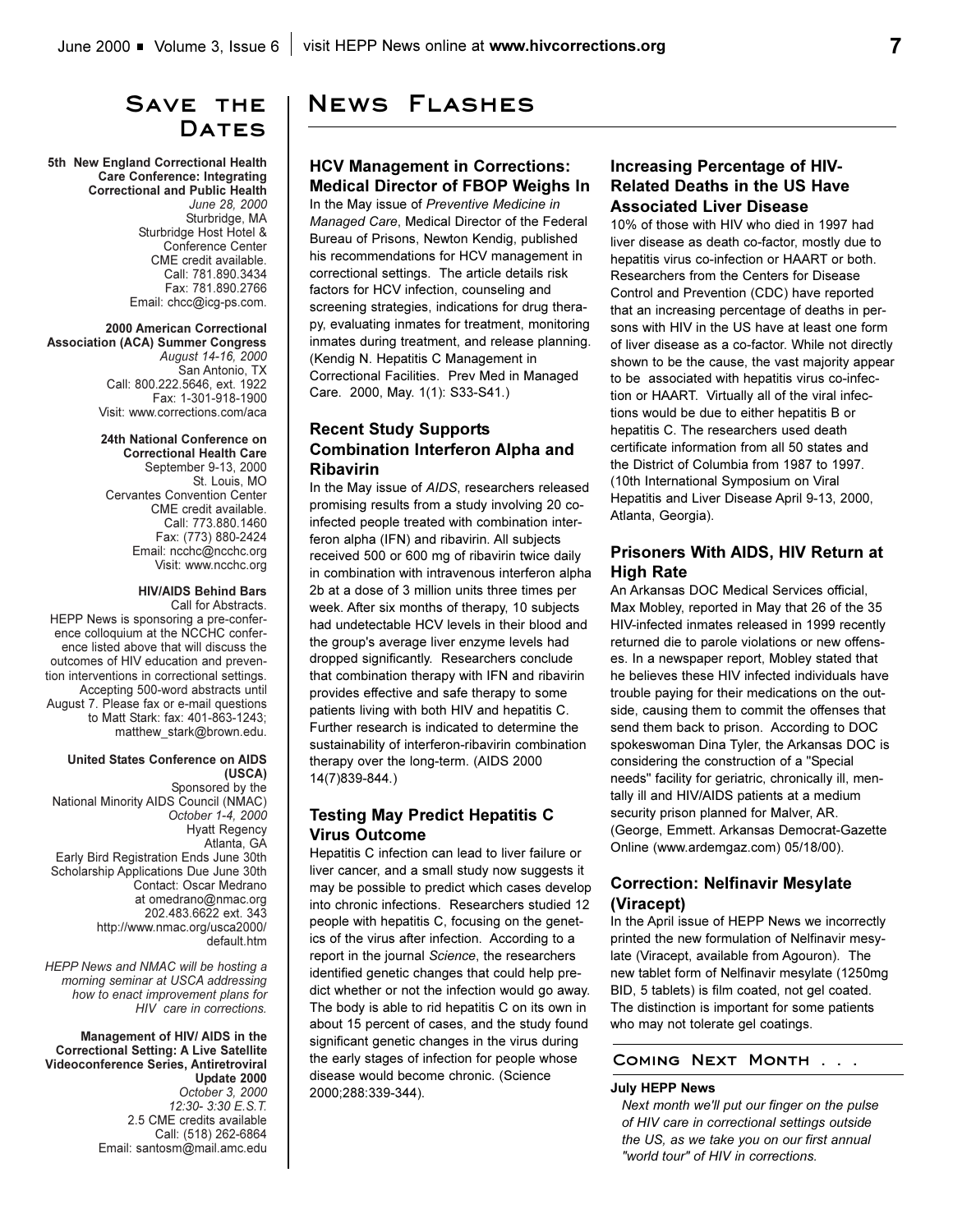**HOI】<br>NHIV**  $\bigcirc$  $\geq$ 

## **Therapy Commonly Used in HCV Treatment**

| <b>Therapy</b>                                              | Form                                         | <b>Dose</b>                                                                 | <b>Frequency</b>     |
|-------------------------------------------------------------|----------------------------------------------|-----------------------------------------------------------------------------|----------------------|
| Monotherapy                                                 | alpha-2a, alpha-2b,<br>consensus interferon* | 3 million units<br>(MU)/injection; consensus<br>interferon 9µg/injection.   | 3x week subcutaneous |
| alpha-2a, alpha-2b,<br>Combination<br>Therapy<br>÷<br>agent | consensus interferon                         | 3 million units<br>(MU)/injection; consensus<br>interferon 9µg/injection.   | 3x week subcutaneous |
|                                                             | ribavirin: oral antiviral                    | 200mg capsules<br>$(1000mg/day$ for $\leq 75kg$ ;<br>1,200mg/day for >75kg) | $2x$ day             |

*\*Reserve for patients who have contraindications to ribavirin.*

### **Monitoring**

Hgb / Hct - weeks 1,2 and 4, then monthly WBC w/diff - weeks 1,2, and 4, then monthly Platelet count - weeks 1, 2, and 4, then monthly ALT- monthly

Serum chemistries and renal function studies - monthly Thyroid-stimulating hormone - every 3 months Other signs to monitor include CBCs - anemia, thrombocytopenia, and leukopenia with dual therapy.

#### **Duration of Treatment**

Interferon monotherapy: 48-weeks, regardless of genotype. Combination therapy depends on viral genotype:

- HCV genotype 2 or 3: 24-week course of combination therapy yields results equivalent to those of a 48-week course.
- **HCV** genotype 1: 48-week course yields a significantly better sustained response rate.

Some experts advocate discontinuation of interferon monotherapy at 3 months if HCV RNA is still detectable or abnormal ALT. For Type I, continue dual therapy only if HCV RNA is negative at 24 weeks.

### **Expected Response: Combination Therapy versus Monotherapy**

*Sustained response: HCV RNA remains undetectable for 6 months or more after therapy stops.*

Combination therapy consistently yields higher rates of sustained response than monotherapy. Combination treatment is more expensive and is associated with more side effects than monotherapy, but, in most situations, it is preferable. Factors that increase the likelihood of a response to therapy include non-type-1 genotype, a low baseline HCV RNA, age <45, gender (women show more success than men), and mild chronic inflammation on liver biopsy.

#### **Monitoring Post-Therapy**

Repeal ALT and HCV RNA 6 months after completion of full course of treatment.

### **Drug Interactions with Ritonavir**

Hepatotoxicity can occur in association with antiretroviral therapy, depending on which medication is being used. Sulkowski, et al., found that patients on ritonavir had a five-fold higher risk for hepatotoxicity. (16) Their data indicate that antiretroviral-associated hepatotoxicity should be considered according to specific medication rather than drug classification or mechanism of action.

*Adapted from Chronic Hepatitis C: Current Disease Management. NIH Publication No. 99-4230, May 1999. www.niddk.nih.gov.*

# **Resources**

#### **Patient's Guide to HIV Medicines and Guidelines for Their Use**

November 1999 is a pamphlet produced by the National Minority AIDS Council (NMAC) that providers may wish to make available to their patients. The 23 page pamphlet is a comprehensive guide in both English and Spanish. Free copies are available through NMAC at 202-483-6622.

#### **Hepatitis C: Current Treatment Option and HIV Interactions**

an online speech and slideshow given by Douglas T. Dieterich, MD Clinical Associate Professor of Medicine, New York University. This talk is available online at http://HivInsite.ucsf.edu. Software to hear the talk can also be downloaded at this site.

**NEJM Review of USPHS/IDSA "Prophylaxis Against Opportunistic Infections in Patients With Human Immunodeficiency Virus Infection."**

The USPHS/IDSA guidelines for prophylaxis against opportunistic infections in patients with HIV, released in the Morbidity and Mortality Weekly Report last August, are now available in the New England Journal of Medicine. Dr. Joseph Kovacs and Henry Masur review the guidelines and provide a perspective that incorporates recent developments and principals they believe should be used to guide clinicians through the care of OIs in HIV infected patients. Kovacs JA, Masur H. NEJM 2000, May 11; 342 (19) 1416-1429; (www.nejm.org).

### **HCV Related WEBSITES:**

**National Institute of Diabetes and Digestive and Kidney Disease**  http://www.niddk.nih.gov

**National Center for Infectious Disease, Hepatitis Branch** http://www.cdc.gov/ncidod/diseases/hepatitis/

**The Hepatitis Information Network** www.hepnet.com

**Abstracts and Summaries of the 10th International Symposium on Viral Hepatitis and Liver Disease (April 9-13, 2000, Atlanta, Georgia) available at:**

www.hivandhepatitis.com (Conference website is www.hep2000.com)

**Hepatitis: HealthlinksUSA** http://www.healthlinkusa.com/Hepatitis.html

**Medline Plus Health Information on Hepatitis C** http://www.nlm.nih.gov/medlineplus/hepatitisc.html